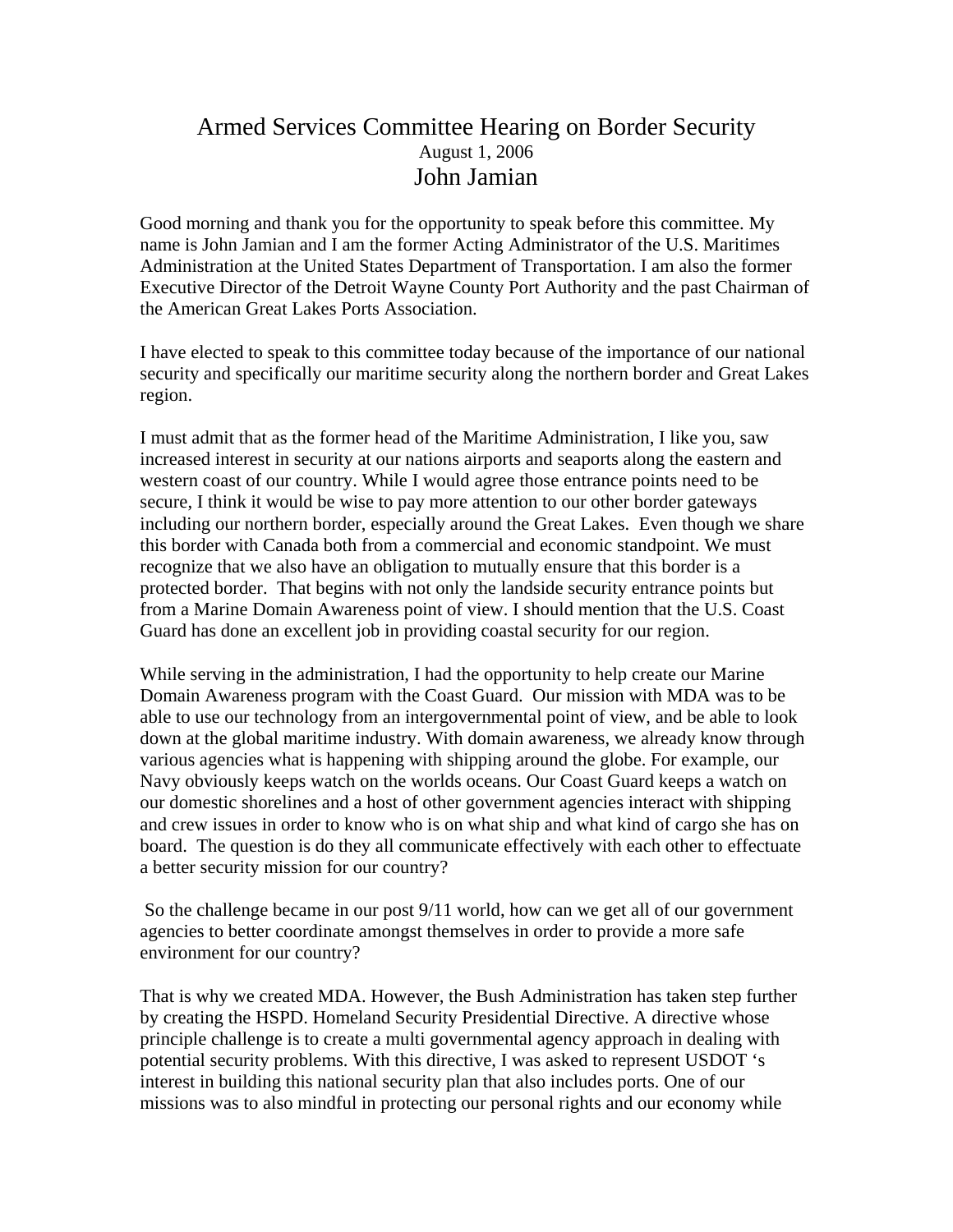accomplishing better security. This HSPD also recognizes the importance of restoring commerce should any thing bad happen at our ports. This is a very important issue. For example, if there was a dirty bomb suspected of arriving at a port on a ship, or if it was already identified as being in the port, the local Coast Guard Captain of the port has full authority to shut that port and local environs down completely. That begs the question as to who has the authority to reopen that same port? Do we stop and realize how many businesses and jobs may be affected by this? It has a direct and indirect effect because, if the port and its related businesses shut down, then,

That means someone's inventory is just sitting there.

That means inbound cargo may not reach its destination on time.

That means that the retail giants, the steel mills and the grain elevators may have a problem down stream keeping their business operational.

How long would the electric utilities be able to produce energy without coal being shipped to their docks? So economic recovery becomes an essential part of the equation in restoring the border or ports.

Now going back to my statement about the Coast Guard Captain of the port, should the decision to reopen be entirely on his or her shoulders? What does the local community or business leader have to say about this? It is my personal opinion that in dealing with any of our security needs, we must be vigilant also in dealing with the economic

consequences of restoration and our ability to come back on line quickly. I am proud to say that I was able to get this point recognized within the HSPD. So as this continually evolves, we all need to pay close attention to this point.

The HSPD currently serves as an administrative framework to build upon.

Regarding the issue of how do the various government agencies work together? Let me say that while we all had many challenges with 9/11 and the twin hurricanes of last year, our government has been addressing this very issue. What you did not hear in all of the politics and news stories was that many of our government agencies did indeed work well together. My former agency MARAD at DOT worked on a daily basis with Coast Guard, NOAA, DOD, local police units and state and local government. We were able to mobilize our MARAD ships to get down there and provide food and accommodations quickly. All of the maritime agencies including the Port of New Orleans worked side by side in restoring navigation and shipping within a matter of days. So you can see that intergovernmental cooperation can and does happen.

In getting back to our northern border, I would like to ask that this committee recognize the vast northern international border we have. We should focus on how to improve bilaterally with our Canadian neighbors in providing security.

Or challenge is to provide some form of mechanism that can allow our agencies to not only work better together but also to allow more local participation in decision making. We should also focus on our domestic and international shipping industry on the lakes and seaway to make sure we do not arbitrarily shut the system down without accountability on both sides of the border. By that I mean, it is an international transportation system that touches 8 states and 3 Canadian provinces. Our agencies must